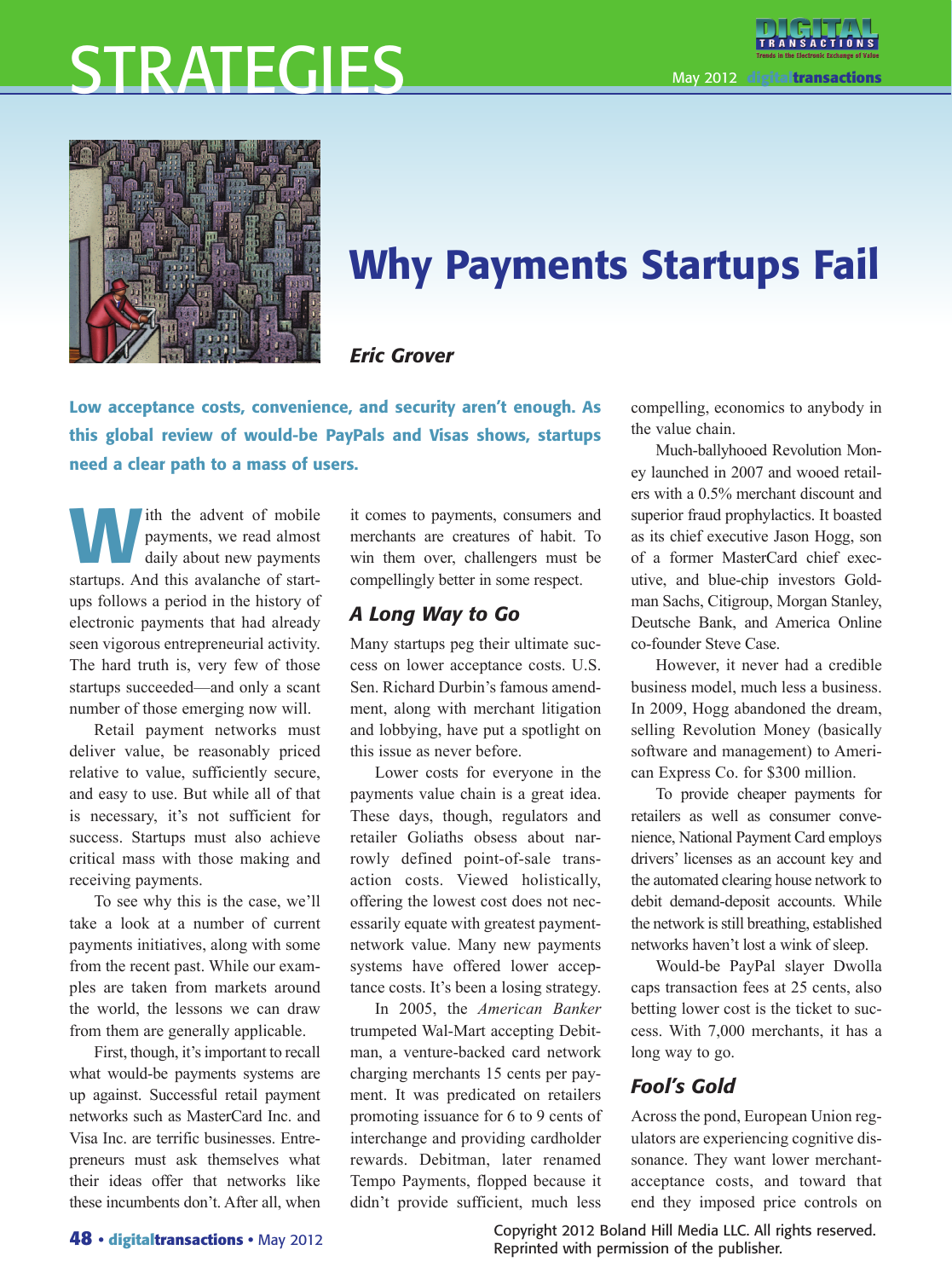

interchange and jawboned Europe's leading commercial network, Master-Card, into reducing its fees.

Simultaneously, however, they have urged 24 banks to launch a system called Monnet to compete with MasterCard as well as Visa Europe. Why would banks invest billions of euros in establishing a new card network that would be regulated like a public utility?

Founded in 2007 by Dominique Buysschaert, Brussels-based PayFair attempts to win merchants' hearts with lower cost and become what the EU regulatory mandarins have pined for, a third pan-European network. But Pay-Fair's hurdles are comparable to those of Debitman and Revolution Money.

In a similar vein, India's central bank is pushing banks to support a national network called Rupay, with debit interchange 40% lower than that of MasterCard and Visa. RuPay's head, A. P. Hota, says it aims for a 50% debit share and to introduce credit in 2015. Beyond nationalistic vanity, what's appealing about a domestic network that's less profitable by design?

In the not-so-distant past, Cybercent, Millicent, Netbill, and Peppercoin all attempted to solve the micropayment cost problem. But absent a dispute, the marginal cost of an electronic 50-cent payment and of a digital good is zero. Trying to compete in-between proved fool's gold. Moreover, Master-Card, PayPal, and Visa could slash micropayment fees tomorrow.

#### *So What?*

How about security? Isn't this the golden ticket? As the data breaches at Global Payments and Heartland Payment Systems remind us, card-payment networks are not perfectly secure.

Let's look at the record. Chip-cardbased Mondex, invented in 1990, proposed a more secure card system enabling value to be loaded, stored, and used on a distributed basis. In 1995 it debuted in Swindon, England. Marquee backers included NatWest,

Copyright 2012 Boland Hill Media LLC. All rights reserved. Reprinted with permission of the publisher.

Midland Bank, Wells Fargo, British Telecom, MasterCard, and AT&T.

But the problem Mondex tried to solve wasn't a big enough headache for either consumers or merchants. In 2001, MasterCard acquired the shares it didn't already own and buried Mondex.

CyberCash, Digicash, and First Virtual were all putatively safer than credit cards on the Internet. All failed. Notwithstanding fraud losses running 10 to 20 times higher online than in face-to-face situations, traditional card networks' ubiquity, familiarity, and good-enough security prevailed.

At the height of the dot-com bubble, venture-capital-backed Beenz fail because they don't achieve critical mass in a relevant market.

Whatever the putative better mousetrap, new payment systems need a path to critical mass. Where existing systems work, this is difficult, albeit possible.

In his book, *Crossing the Chasm,* Geoffrey Moore counsels technology firms challenging dominant incumbents to conquer a niche before attempting to "cross the chasm" into the mass market. His advice applies to payment networks as well.

Neteller, Moneybookers, Deutsche Telekom's Click&Buy, and Wirecard's Click2Pay achieved limited success

## The M&A Solution

Networks can use acquisitions and consolidation to build mass quickly. Here are some prominent examples, with results both good and bad:

In the late '80s, the U.S. was a patchwork of 135 regional bank-owned debit/ATM networks. Most were rolled up into national networks such as First Data's Star. However, while PIN-debit networks achieved national footprints, their neglected brands withered and they now ride in the slipstream of MasterCard's and Visa's brands.

Rather than consolidate, some European national networks are attempting to establish pan-European interoperability through the EAPS coalition. Consolidation might be viable.

MasterCard acquired the ATM network Cirrus in 1988, and in 2002 it bought the Brazilian debit scheme Redeshop and Europay, which had just picked up the U.K. debit scheme Switch. Visa acquired the Plus ATM network in 1987 and debit network Interlink in 1991.

and Flooz basked in the limelight, raising \$80 million and \$35 million in capital, respectively, before crashing and burning in 2001. Beenz users earned and spent Beenz for performing various online activities. Flooz, preposterously, attempted to create a new online currency.

Then there's Pay By Touch. At its peak, 3.6 million customers could initiate payments with an intrinsically convenient and secure fingerprint at 3,000 merchant locations. Novelty aside, consumers' reaction was, So what? Pay By Touch burned through \$300 million before going belly up in 2008.

#### *'Crossing the Chasm'*

While payment networks must be cheap and secure enough, cost and security are not why payment networks fail or succeed. Networks serving niches such as online gambling, but never crossed the chasm.

Early general-purpose card networks such as Diners Club, Hilton's Carte Blanche, Air Canada's En Route, and AmEx all focused on the travel-andentertainment market. Hilton pulled the plug on Carte Blanche in the 1980s. Air Canada sold En Route to Diners in 1992. Diners languished as a T&E and corporate card network before being acquired in 2008 by Discover Financial Services, which was seeking to boost its overseas presence.

Meanwhile, AmEx dominated T&E and expanded into and achieved critical mass in the general-purpose payments market.

Similarly, PayPal emerged triumphant from the competitive maelstrom of person-to-person payments. It followed Moore's crossing-the-chasm model,